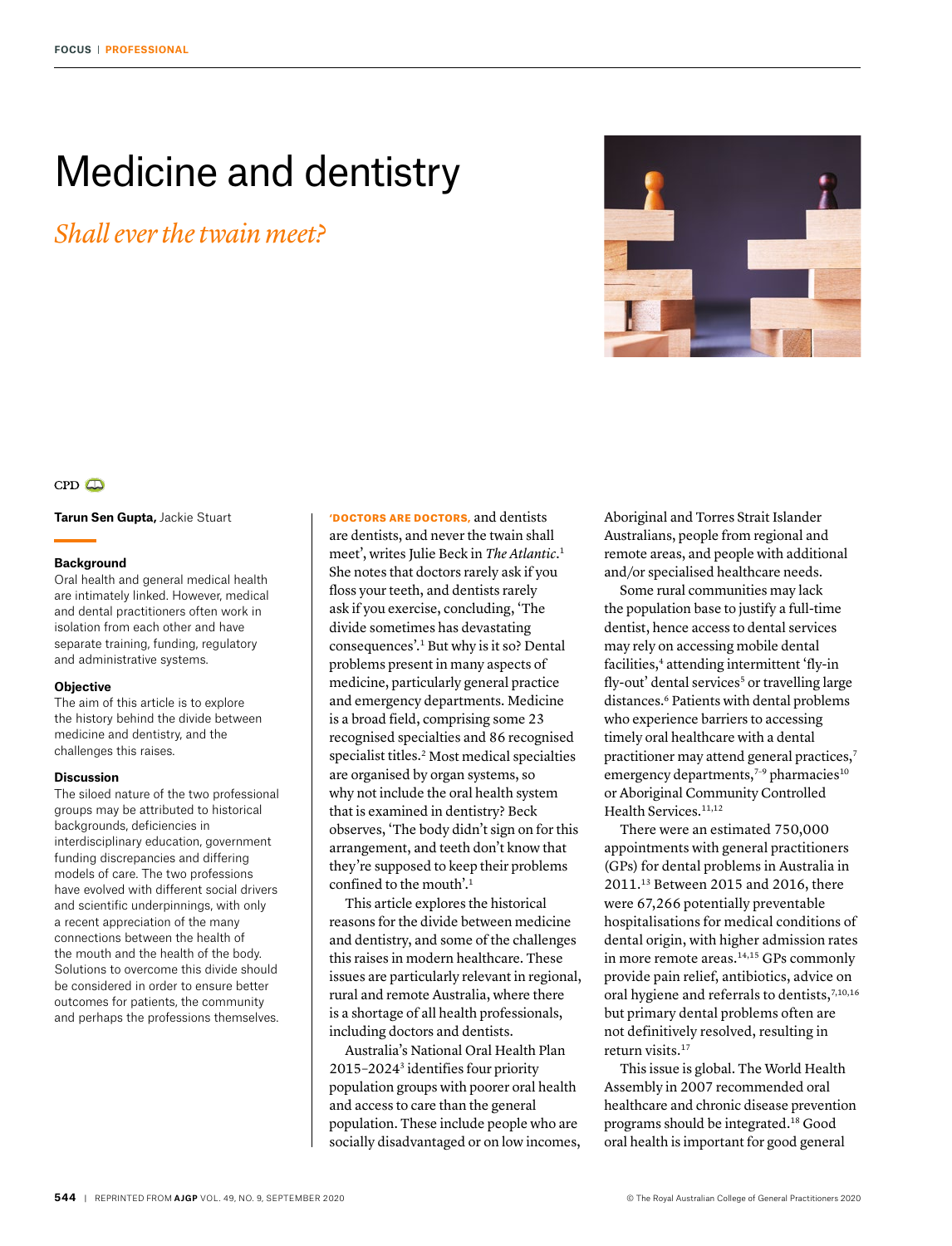health. Well-established associations between systemic diseases and dental infections<sup>19-21</sup> include clear links between periodontal disease and pregnancy,<sup>22</sup> diabetes mellitus,<sup>23</sup> preterm and low birth weight babies,<sup>24</sup> chronic obstructive pulmonary disease,<sup>25</sup> renal disease,<sup>26</sup> cardiovascular disease<sup>26</sup> and stroke.<sup>27</sup> Australians living in very remote areas have a higher incidence of periodontal disease (36.3%) than those living in regional centres (22.1%).<sup>28</sup> Many patients with co-existing medical and dental issues require integrated care plans involving cooperation of doctors and dentists.29 Such interprofessional collaboration may improve patient outcomes<sup>30</sup> and the quality of patient-centred care.<sup>31</sup>

The World Health Organization's (WHO's) global policy for advancement of oral health $32$  recommends training non-dental primary care providers in the management of emergency dental presentations. However, very few GPs or emergency physicians report receiving any instruction in managing dental problems.33–35 Evidence shows GPs are very interested in attending emergency dental postgraduate education.33,34,36–38

Australia's National Oral Health Plan suggests medical professionals, who regularly consult with families and children, may have a significant educational role in oral health literacy through providing dietary advice and preventive oral healthcare, and encouraging regular dental check-ups.3 Aboriginal and Torres Strait Islander healthcare workers could also benefit from oral health education.5

Clearly, oral health and emergency dental management should be part of undergraduate and postgraduate medical curricula, particularly for GPs and rural doctors.34,38 Governments and professional associations recognise that professional siloes between doctors and dentists are not in the best interests of patient care.39,40 Education is a logical starting point to address concerns that practitioners are siloed in their attitudes to professional practices and protective of their own professional identity.3,41 But are there wider issues that have driven this professional divide?

Dentistry has a fascinating history that provides several clues. Barber surgeons in the Middle Ages provided services such as leeching and dental extractions. Dentistry, before the days of adequate anaesthesia, was seen as the mechanical challenge to repair or extract teeth.<sup>1</sup> Lidocaine, introduced in 1948, provided reliable local pain relief, illustrating an example of medicine and dentistry cooperating to improve service provision.42

Recognising the need for formal dental education, two self-trained dentists established the world's first dental school at Baltimore in 1840 and paved the way for dentistry's development as a profession.43 They appealed for dentistry to be part of medicine, arguing that dentistry was more than a mechanical skillset and deserved similar status and support to that of medicine. However, their appeal was rejected in a 'historic rebuff ', because dentistry was deemed as a field of little consequence. Subsequent efforts to integrate the two worlds have also failed.44 Otto suggests organised dentistry also fought to keep the separation for the purpose of maintaining autonomy and professional independence.45

A 1926 Carnegie Foundation review of dental education found 'entrenched disdain' for dentistry among medical professionals, who 'left teeth to the tradesmen'.45 The review argued that, 'Dentists and physicians should be able to cooperate intimately and effectively – they should stand on a plane of intellectual equality', noting, 'Dentistry can no longer be accepted as mere tooth technology'.45

Growing understanding of microbiology led to appreciation of the mouth not just as a vector of disease but also as a reservoir of newly discovered bacteria. Yet dental disease and its connection to medical conditions remained poorly understood, and tooth decay and toothaches were seen as inevitable.45 Funding models, economic pressures and social issues have also driven the divergent paths of the two professions.

Funding arrangements may contribute significantly to the siloed natures of medical and dental care. Medicare provides free hospital care, as well as free or subsidised healthcare services and medications for all Australians. In

contrast, dentistry is generally not covered under the Medicare Benefits Schedule, with some exceptions, such as cleft palate surgery and certain government-funded schemes.46 Most of Australia's dental services are provided by private dental practitioners who charge fees;<sup>47</sup> however, private patients may or may not have private dental health insurance.13 Free oral health services are only provided for children and adolescents aged <18 years and for adults with healthcare concession cards.3 Many patients with dental problems see their GPs rather than their dentists as a result of financial or access problems, yet policymakers often consider oral healthcare separately to other medical conditions.18 It is likely that without substantial structural reform to this government/private divide, there will continue to be challenges in implementing policies to improve oral health.48

The economic effect of the Great Depression affected diets and capacity to pay for dental services or even basic items such as toothbrushes and toothpaste. Poor oral health habits learned by children endured for decades and were passed onto their offspring.4 Calcium consumption decreased as dairy products became more expensive, but sugar consumption rose. By 1939, Australian dental and nutritional health was extremely poor. Military dental officers were established in recognition of the importance of dental care for overall medical health (25% of evacuations from the frontline in the Boer War of 1899–1901 were for dental problems).4

Social pressures have also influenced the interconnection between oral health and overall medical health. Having attractive teeth may be an indicator of financial wealth as well as medical health. Beck observes the 'perfect Hollywood smile is in part *because* … perfect teeth are a very clear way of signalling your wealth'. The six top front teeth – 'the social six' - are indeed a status symbol.<sup>1</sup> The 'dental dowry', whereby marriageable daughters had all their teeth extracted and replaced with dentures to make them more attractive to potential suitors who might otherwise fear future dental expenses, endured in Australia until well into the 20th century.42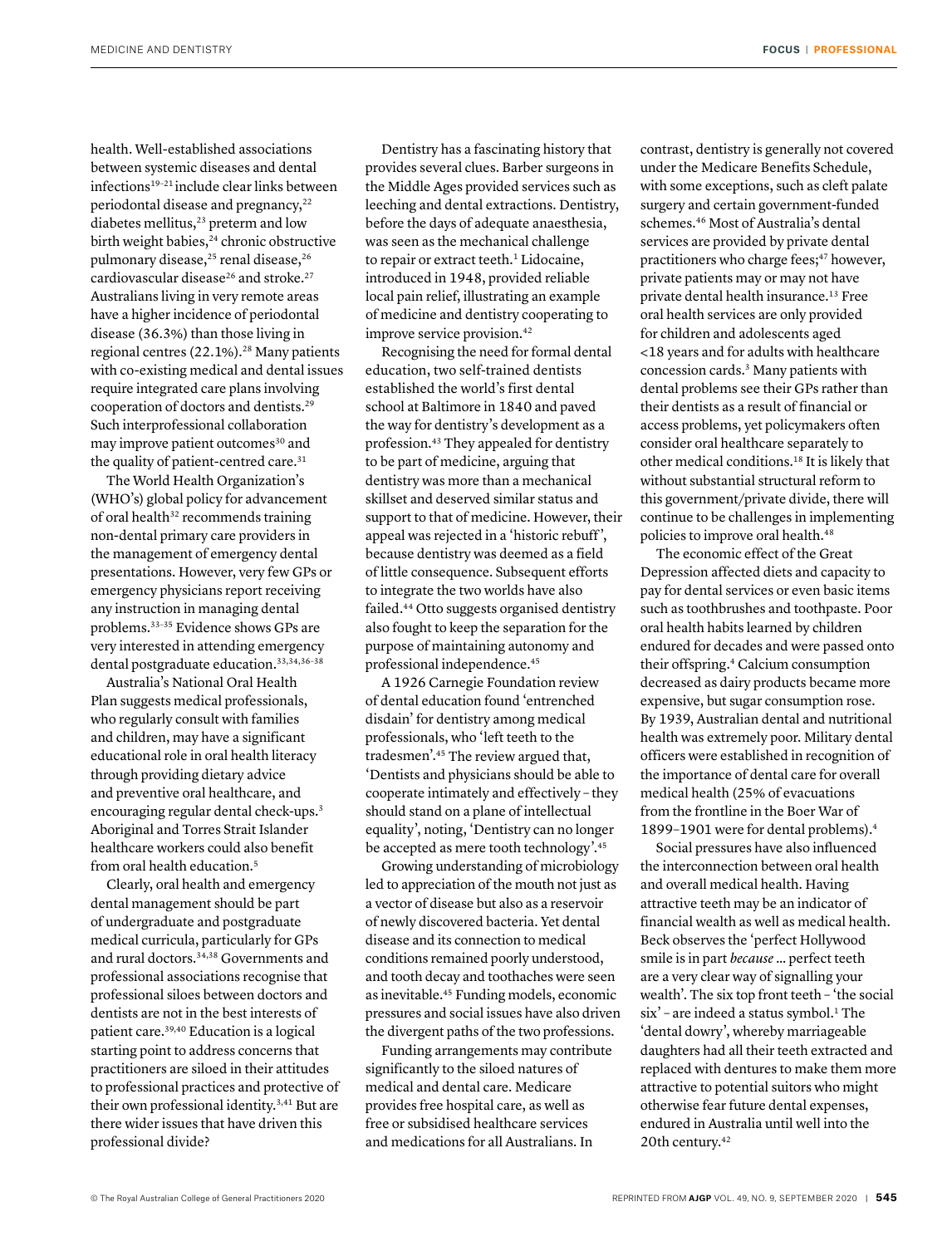These historical factors – which include social determinants of health and lifestyle issues such as diet, financial pressures affecting access to healthcare and growing emphasis on cosmetic care – still influence both professions today.

Australia can be justifiably proud of its modern medical and dental systems. Otto observed, 'Centuries of misplaced pride, bad science, and financial interests have made rivals of dentists and doctors'. We have seen how the professions have taken separate paths driven by historical, economic and social pressures. But does it have to be so – and is this divide in the interests of the patients and communities both professions strive to serve?

Addressing this issue should start with education at the undergraduate and postgraduate levels. While detailed exploration of other solutions is for another day, it needs to consider the complexities of policy, funding and other pressures. A 2016 project explored the issue of oral health in rural communities, identifying many interrelated issues.<sup>49</sup> Figure 1 summarises the multiple intersecting factors needed to fully integrate oral health and overall general health including access, barriers to accessing dental care, oral health promotion, service delivery models, communication between primary and dental care teams, and management of oral health presentations.49

# **Conclusion**

Medicine and dentistry have historically evolved separately, with distinct education systems, clinical networks, records, funding and insurance arrangements. Better patient outcomes will be achieved by overcoming this divide. Education is one place to start, including oral health training during undergraduate medical education, and skilling GPs to manage emergency dental presentations, especially in rural and remote regions. Funding and insurance are next, followed by models of care that enable all health – oral and general – to be delivered to all populations, particularly the underserved. Maybe then we can put 'the mouth back in the body'.45

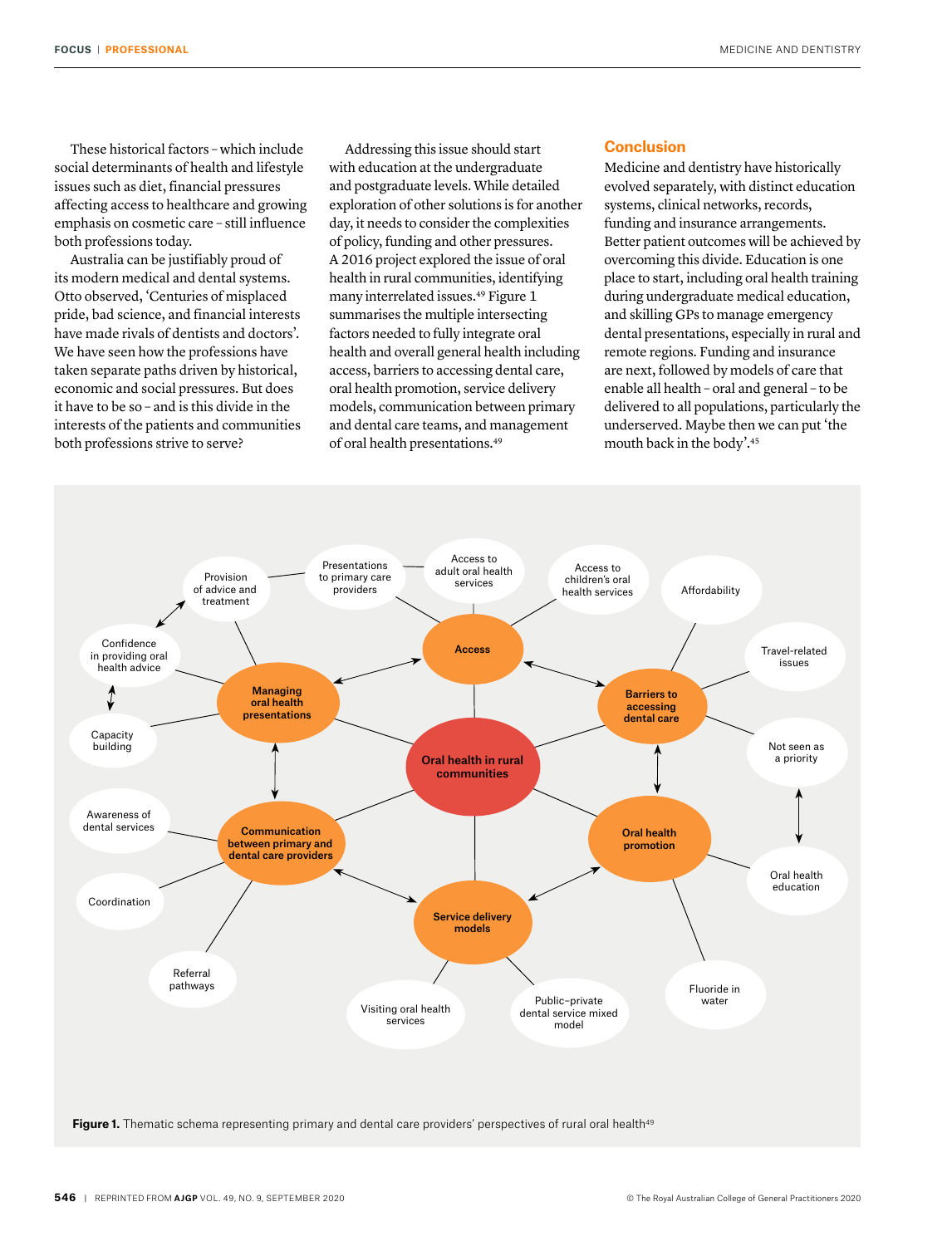# **Authors**

Tarun Sen Gupta MBBS, FRACGP, FACRRM, PhD, Professor of Health Professional Education, College of Medicine and Dentistry, James Cook University, Qld. Tarun.Sengupta@jcu.edu.au

Jackie Stuart BDSc, PhD, Adjunct lecturer, College of Medicine and Dentistry, James Cook University, Qld

Competing interests: None.

Funding: None.

Provenance and peer review: Commissioned, externally peer reviewed.

#### **References**

- 1. Beck J. Why dentistry is separate from medicine: The divide sometimes has devastating consequences. The Atlantic. 9 March 2017. Available at www.theatlantic.com/health/archive/2017/03/ why-dentistry-is-separated-from-medicine/518979 [Accessed 29 July 2020].
- 2. Medical Board of Australia. List of specialties, fields of specialty practice and related specialist lists. Melbourne, Vic: Medical Board of Australia, 2018.
- 3. Oral Health Monitoring Group. Healthy mouths, healthy lives: Australia's national oral health plan 2015–2024. Rundle Mall, SA: COAG Health Council, 2015.
- 4. Royal Flying Doctor Service. Free dental service improves smiles and overall health. Flying Doctor Queensland 2015:12.
- 5. Walker D, Tennant M, Short SD. An exploration of the priority remote health personnel give to the development of the indigenous health worker oral health role and why: Unexpected findings. Aust J Rural Health 2013;21(5):274–78. doi: 10.1111/ ajr.12045.
- 6. Curtis B, Evans RW, Sbaraini A, Schwarz E. Geographic location and indirect costs as a barrier to dental treatment: A patient perspective. Aust Dent J 2007;52(4):271–75. doi: 10.1111/j.1834- 7819.2007.tb00501.x.
- 7. Cohen LA, Bonito AJ, Eicheldinger C, et al. Comparison of patient visits to emergency departments, physician offices, and dental offices for dental problems and injuries. J Public Health Dent 2011;71(1):13–22. doi: 10.1111/j.1752- 7325.2010.00195.x.
- 8. Cohen LA, Bonito AJ, Akin DR, et al. Toothache pain: A comparison of visits to physicians, emergency departments and dentists. J Am Dent Assoc 2008;139(9):1205–16. doi: 10.14219/jada. archive.2008.0336.
- 9. Lee HH, Lewis CW, Saltzman B, Starks H. Visiting the emergency department for dental problems: Trends in utilization, 2001 to 2008. Am J Public Health 2012;102(11):e77–e83. doi: 10.2105/ AJPH.2012.300965.
- 10. Maunder PE, Landes DP. An evaluation of the role played by community pharmacies in oral healthcare situated in a primary care trust in the north of England. Br Dent J 2005;199(4):219–23, discussion 211. doi: 10.1038/sj.bdj.4812614.
- 11. Tennant M, Kruger E. Turning Australia into a 'flat land': What are the implications for workforce supply of addressing the disparity in rural–city dentist distribution? Int Dent J 2014;64(1):29–33. doi: 10.1111/idj.12059.
- 12. Kruger E, Perera I, Tennant M. Primary oral health service provision in Aboriginal Medical Servicesbased dental clinics in Western Australia. Aust J Prim Health 2010;16(4):291–95. doi: 10.1071/ PY10028.
- 13. The National Advisory Council on Dental Health. Report of the National Advisory Council on Dental Health. Canberra, ACT: DoH, 2012.
- 14. Falster M, Jorm L. A guide to the potentially preventable hospitalisations indicator in Australia. Sydney, NSW: Centre for Big Data Research in Health, University of New South Wales in consultation with Australian Commission on Safety and Quality in Health Care and Australian Institute of Health and Welfare, 2017.
- 15. Australian Institute of Health and Welfare. Admitted patient care 2015–16: Australian hospital statistics. Health services series no.75. Cat. no. HSE 185. Canberra, ACT: AIHW, 2017.
- 16. Barnett T, Hoang H, Stuart J, Crocombe L, Bell E. Utilisation of oral health services provided by non-dental health practitioners in developed countries: A review of the literature. Community Dent Health 2014;31(4):224–33. doi: 10.1922/ CDH\_3465Hoang10.
- 17. Davis EE, Deinard AS, Maïga EW. Doctor, my tooth hurts: The costs of incomplete dental care in the emergency room. J Public Health Dent 2010;70(3):205–10. doi: 10.1111/j.1752- 7325.2010.00166.x.
- 18. Vieira CL, Caramelli B. The history of dentistry and medicine relationship: Could the mouth finally return to the body? Oral Dis 2009;15(8):538–46. doi: 10.1111/j.1601-0825.2009.01589.x.
- 19. Critchlow D. Part 3: Impact of systemic conditions and medications on oral health. Br J Community Nurs 2017;22(4):181–90. doi: 10.12968/ bjcn.2017.22.4.181.
- 20. Hayashi J, Hasegawa A, Hayashi K, et al. Effects of periodontal treatment on the medical status of patients with type 2 diabetes mellitus: A pilot study. BMC Oral Health 2017;17(1):77. doi: 10.1186/ s12903-017-0369-2.
- 21. Liljestrand JM, Mäntylä P, Paju S, et al. Association of endodontic lesions with coronary artery disease. J Dent Res 2016;95(12):1358–65. doi: 10.1177/0022034516660509.
- 22. Lopatin DE, Kornman KS, Loesche WJ. Modulation of immunoreactivity to periodontal diseaseassociated microorganisms during pregnancy. Infect Immun 1980;28(3):713–18.
- 23. Shangase SL, Mohangi GU, Hassam-Essa S, Wood NH. The association between periodontitis and systemic health: An overview. SADJ 2013;68(1):8,10–12.
- 24. Ercan E, Eratalay K, Deren O, et al. Evaluation of periodontal pathogens in amniotic fluid and the role of periodontal disease in pre-term birth and low birth weight. Acta Odontol Scand 2013;71(3–4):553–59. doi: 10.3109/00016357.2012.697576.
- 25. Scannapieco FA, Ho AW. Potential associations between chronic respiratory disease and periodontal disease: Analysis of national health and nutrition examination survey III. J Periodontol 2001;72(1):50–56. doi: 10.1902/jop.2001.72.1.50.
- 26. Mealey BL, Ocampo GL. Diabetes mellitus and periodontal disease. Periodontol 2000 2007;44:127–53. doi: 10.1111/j.1600- 0757.2006.00193.x.
- 27. Macedo Paizan ML, Vilela-Martin JF. Is there an association between periodontitis and hypertension? Curr Cardiol Rev 2014;10(4):355–61. doi: 10.2174/1573403x10666140416094901.
- 28. Chrisopoulos S, Harford JE, Ellershaw A. Oral health and dental care in Australia: Key facts and figures 2015. Cat. no. DEN 229. Canberra, ACT: AIHW, 2016.
- 29. Andersson K, Furhoff AK, Nordenram G, Wårdh I. 'Oral health is not my department'. Perceptions of elderly patients' oral health by general medical practitioners in primary health care

centres: A qualitative interview study. Scand J Caring Sci 2007;21(1):126–33. doi: 10.1111/j.1471- 6712.2007.00446.x.

- 30. Mouradian WE, Huebner C, DePaola D. Addressing health disparities through dentalmedical collaborations, Part III: Leadership for the public good. J Dent Educ 2004;68(5):505–12.
- 31. Valle-Oseguera C, Boyce EG. Dentists and pharmacists: Paradigm shifts and interprofessional collaborative practice models. J Calif Dent Assoc 2015;43(10):591–95.
- 32. Petersen PE. World Health Organization global policy for improvement of oral health – World health assembly 2007. Int Dent J 2008;58(3):115–21. doi: 10.1111/j.1875-595x.2008.tb00185.x.
- 33. Pennycook A, Makower R, Brewer A, Moulton C, Crawford R. The management of dental problems presenting to an accident and emergency department. J R Soc Med 1993;86(12):702–03.
- 34. Skapetis T, Gerzina T, Hu W. Management of dental emergencies by medical practitioners: Recommendations for Australian education and training. Emerg Med Australas 2011;23(2):142–52. doi: 10.1111/j.1742-6723.2011.01384.x.
- 35. Mansour MH, Cox SC. Patients presenting to the general practitioner with pain of dental origin. Med J Aust 2006;185(2):64–67. doi: 10.5694/j.1326- 5377.2006.tb00472.x.
- 36. Nasr IH, Papineni McIntosh A, Mustafa S, Cronin A. Professional knowledge of accident and emergency doctors on the management of dental injuries. Community Dent Health 2013;30(4):234–40. doi: 10.1922/CDH\_3184Nasr07.
- 37. Trivedy C, Kodate N, Ross A, et al. The attitudes and awareness of emergency department (ED) physicians towards the management of common dentofacial emergencies. Dent Traumatol 2012;28(2):121–26. doi: 10.1111/j.1600- 9657.2011.01050.x.
- 38. Skapetis T, Gerzina TM, Hu W, Cameron WI. Effectiveness of a brief educational workshop intervention among primary care providers at 6 months: Uptake of dental emergency supporting resources. Rural and Remote Health 2013;13(2):2286.
- 39. Landman N, Aannestad LK, Smoldt RK, Cortese DA. Teamwork in health care. Nurs Adm Q 2014;38(3):198–205. doi: 10.1097/ NAQ.0000000000000037.
- 40. Vallis M. A collaborative approach to a chronic care problem: An academic mentor's point of view. Healthc Pap 2016;15 Spec No:74–79. doi: 10.12927/ hcpap.2016.24543.
- 41. Bissett SM, Stone KM, Rapley T, Preshaw PM. An exploratory qualitative interview study about collaboration between medicine and dentistry in relation to diabetes management. BMJ Open 2013;3(2):e002192. doi: 10.1136/bmjopen-2012- 002192.
- 42. Sendziuk P. The historical context of Australia's oral health. In: Slade GD, Spencer AJ, Roberts-Thomson KF, editors. Australia's dental generations: The national survey of adult oral health 2004–06. Cat. no. DEN 165. Canberra: AIHW, 2007; p. 54–61.
- 43. University of Maryland School of Dentistry. About UMSOD. Baltimore, MD: University of Maryland School of Dentistry, 2020. Available at www.dental.umaryland.edu/about/history [Accessed 29 July 2020].
- 44. Abu Hasan HE. Dentistry and medicine: The great divide. MIMS Today. 26 July 2017. Available at https://today.mims.com/dentistry-and-medicinethe-great-divide [Accessed 29 July 2020].